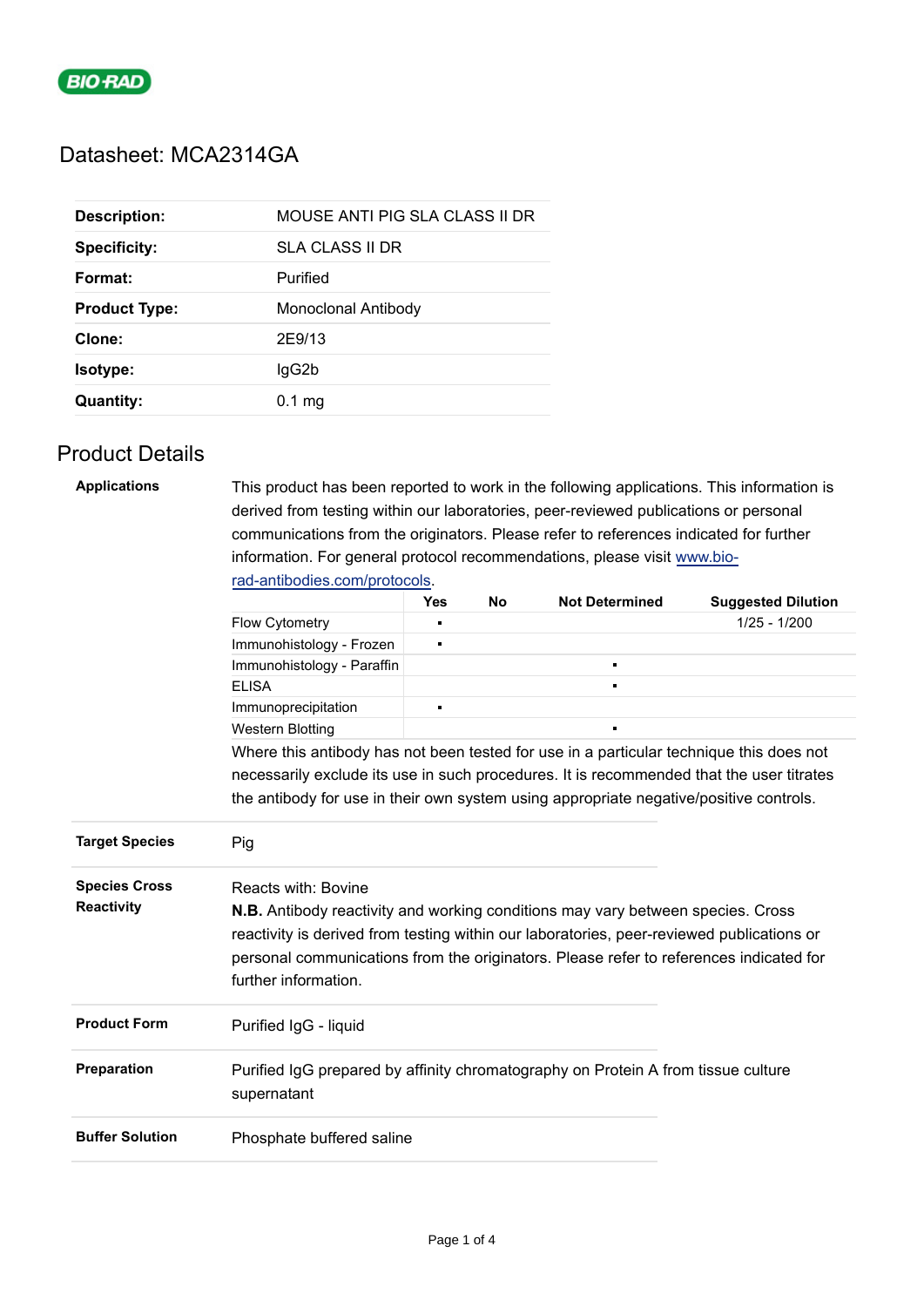| <b>Preservative</b><br><b>Stabilisers</b> | 0.09% Sodium Azide (NaN <sub>3</sub> )                                                                                                                                                                                                                                                                                                                                                                                                                                                                                                                                                                                                                                                                                                                                                                                                                                       |
|-------------------------------------------|------------------------------------------------------------------------------------------------------------------------------------------------------------------------------------------------------------------------------------------------------------------------------------------------------------------------------------------------------------------------------------------------------------------------------------------------------------------------------------------------------------------------------------------------------------------------------------------------------------------------------------------------------------------------------------------------------------------------------------------------------------------------------------------------------------------------------------------------------------------------------|
| <b>Carrier Free</b>                       | Yes                                                                                                                                                                                                                                                                                                                                                                                                                                                                                                                                                                                                                                                                                                                                                                                                                                                                          |
| Approx. Protein<br><b>Concentrations</b>  | IgG concentration 1.0 mg/ml                                                                                                                                                                                                                                                                                                                                                                                                                                                                                                                                                                                                                                                                                                                                                                                                                                                  |
| Immunogen                                 | Porcine monocytes.                                                                                                                                                                                                                                                                                                                                                                                                                                                                                                                                                                                                                                                                                                                                                                                                                                                           |
| <b>External Database</b><br>Links         | UniProt:<br>Q85ZW4<br><b>Related reagents</b>                                                                                                                                                                                                                                                                                                                                                                                                                                                                                                                                                                                                                                                                                                                                                                                                                                |
| <b>Fusion Partners</b>                    | Spleen cells from immunised BALB/c mice were fused with cells of the mouse<br>X63-Ag.8.653 myeloma cell line.                                                                                                                                                                                                                                                                                                                                                                                                                                                                                                                                                                                                                                                                                                                                                                |
| <b>Specificity</b>                        | Mouse anti Pig SLA Class II DR antibody, clone 2E9/13 recognizes SLA DR molecules<br>which are expressed on all B cells, antigen presenting cells and on certain subsets of<br>resting and activated T cells. Mouse anti Pig SLA Class II DR antibody, clone 289/13<br>reacts with lymphocytes from all outbred and miniature pigs so far tested, suggesting that<br>it recognizes a monomorphic determinant of porcine SLA DR.                                                                                                                                                                                                                                                                                                                                                                                                                                              |
|                                           | The major histocompatibility complex (MHC) is a cluster of genes that are important in the<br>immune response to infections. In pigs, this is referred to as the swine leukocyte antigen<br>(SLA) region. There are 3 major MHC class II proteins encoded by the SLA which are<br>SLA DP, SLA DQ and SLA DR.                                                                                                                                                                                                                                                                                                                                                                                                                                                                                                                                                                 |
|                                           | Mouse anti pig SLA class II DR, clone 2E9/13 immunoprecipitates a heterodimer<br>composed of two polypeptides of ~28 and ~35 kDa from NP-40 extracts of biotin surface-<br>labeled porcine peripheral blood mononuclear cells. Mouse anti Pig SLA Class II DR<br>antibody, clone 289/13 is reported to inhibit the mixed lymphocyte reaction and T cell<br>stimulation induced by African swine fever virus and staphylococcal enterotoxin B (Bullido<br>et al. 1997).                                                                                                                                                                                                                                                                                                                                                                                                       |
| <b>Flow Cytometry</b>                     | Use 10ul of the suggested working dilution to 1x10 <sup>6</sup> cells in 100ul.                                                                                                                                                                                                                                                                                                                                                                                                                                                                                                                                                                                                                                                                                                                                                                                              |
| <b>References</b>                         | 1. Bullido, R. et al. (1997) Characterization of five monoclonal antibodies specific for swine<br>class II major histocompatibility antigens and crossreactivity studies with leukocytes of<br>domestic animals. Dev Comp Immunol. 21 (3): 311-22.<br>2. Jeong, H.J. et al. (2010) Comparative measurement of cell-mediated immune<br>responses of swine to the M and N proteins of porcine reproductive and respiratory<br>syndrome virus. Clin Vaccine Immunol. 17: 503-12.<br>3. Ding, Q. et al. (2011) Human PD-L1-overexpressing porcine vascular endothelial cells<br>induce functionally suppressive human CD4+CD25hiFoxp3+ Treg cells. J Leukoc Biol. 90<br>$(1)$ : 77-86.<br>4. Wang, Y. et al. (2016) Genipin crosslinking reduced the immunogenicity of xenogeneic<br>decellularized porcine whole-liver matrices through regulation of immune cell proliferation |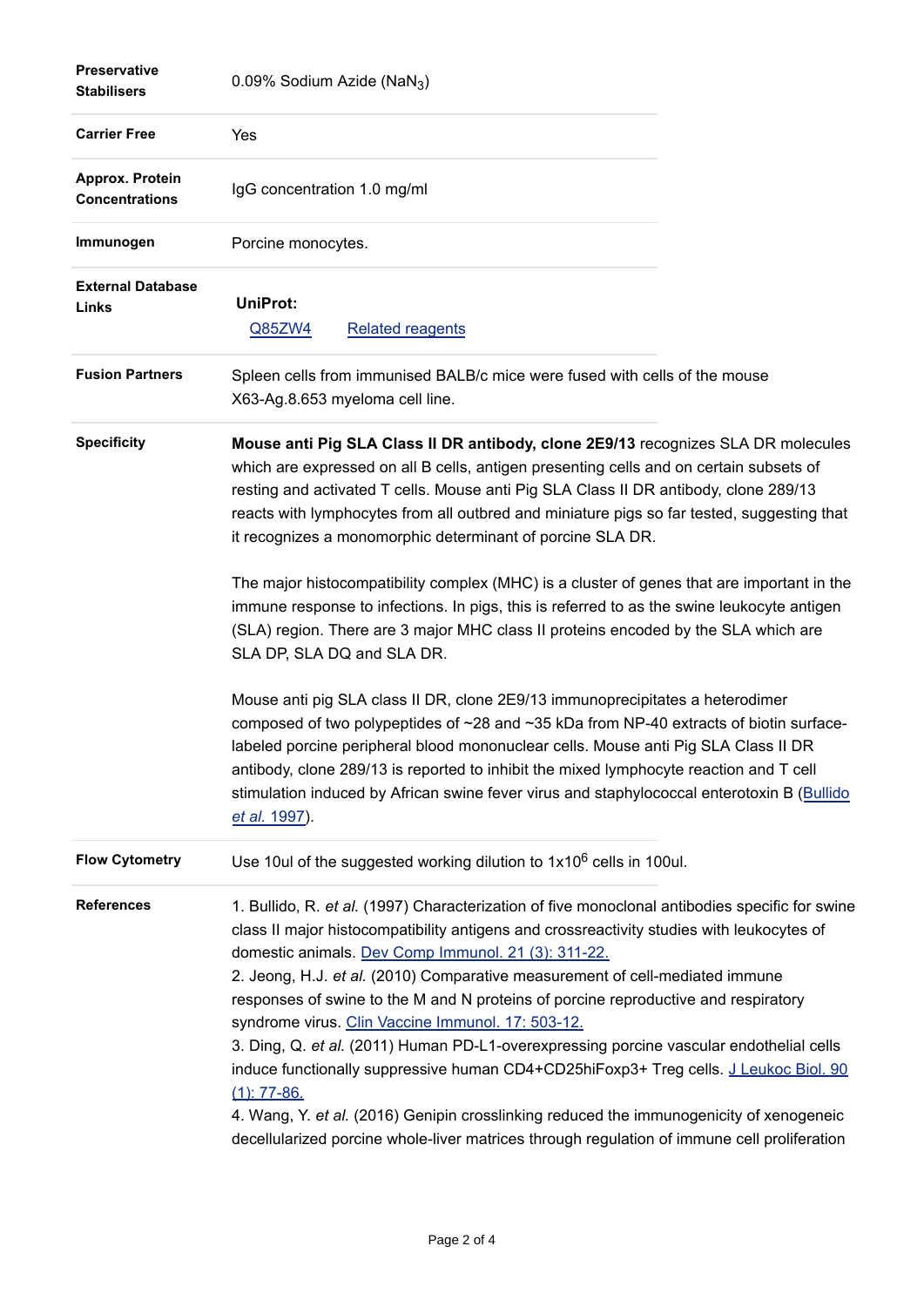and polarization. [Sci Rep. 6: 24779.](http://www.ncbi.nlm.nih.gov/pubmed/27098308)

5. Park KM *et al.* (2013) Generation of porcine induced pluripotent stem cells and evaluation of their major histocompatibility complex protein expression in vitro. [Vet Res](http://www.ncbi.nlm.nih.gov/pubmed/23975685) Commun. 37 (4): 293-301.

6. Iwase H *et al.* (2015) Initial *in vivo* experience of pig artery patch transplantation in baboons using mutant MHC (CIITA-DN) pigs. [Transpl Immunol. 32 \(2\): 99-108.](http://www.ncbi.nlm.nih.gov/pubmed/25687023)

7. Singleton, H. *et al.* (2016) Establishing Porcine Monocyte-Derived Macrophage and Dendritic Cell Systems for Studying the Interaction with PRRSV-1. [Front Microbiol. 7: 832.](http://www.ncbi.nlm.nih.gov/pubmed/27313573) 8. Zanotti, C. *et al.* (2015) Differential Biological Activities of Swine Interferon-α Subtypes. [J Interferon Cytokine Res. 35 \(12\): 990-1002.](http://www.ncbi.nlm.nih.gov/pubmed/26447602)

9. Rayat GR *et al.* (2016) First update of the International Xenotransplantation Association consensus statement on conditions for undertaking clinical trials of porcine islet products in type 1 diabetes - Chapter 3: Porcine islet product manufacturing and release testing criteria. [Xenotransplantation. 23 \(1\): 38-45.](http://www.ncbi.nlm.nih.gov/pubmed/26923763)

10. Mašek J *et al.* (2016) Multi-layered nanofibrous mucoadhesive films for buccal and sublingual administration of drug-delivery and vaccination nanoparticles - important step towards effective mucosal vaccines. [J Control Release. Jul 25. pii:](http://www.ncbi.nlm.nih.gov/pubmed/27469472) S0168-3659(16)30471-0 [Epub ahead of print]

11. Gardner, D.S. *et al.* (2016) Remote effects of acute kidney injury in a porcine model. [Am J Physiol Renal Physiol. 310 \(4\): F259-71.](http://www.ncbi.nlm.nih.gov/pubmed/26608790)

12. Rahe, M.C. & Murtaugh, M.P. (2017) Interleukin-21 Drives Proliferation and Differentiation of Porcine Memory B Cells into Antibody Secreting Cells. [PLoS One. 12 \(1\):](http://www.ncbi.nlm.nih.gov/pubmed/28125737) e0171171.

13. López, E. *et al.* (2019) Identification of very early inflammatory markers in a porcine myocardial infarction model. [BMC Vet Res. 15 \(1\): 91.](http://www.ncbi.nlm.nih.gov/pubmed/30898123)

14. Yang, N. *et al.* (2018) Reduced antigen presentation capability and modified inflammatory/immunosuppressive cytokine expression of induced monocyte-derived dendritic cells from peripheral blood of piglets infected with porcine circovirus type 2. [Arch](http://www.ncbi.nlm.nih.gov/pubmed/29397454) Virol. 163 (5): 1231-9.

15. Liu, S. *et al.* (2019) Endothelial IL-8 induced by porcine circovirus type 2 affects dendritic cell maturation and antigen-presenting function. [Virol J. 16 \(1\): 154.](http://www.ncbi.nlm.nih.gov/pubmed/31831027)

16. Radlowski, E.C. *et al.* (2021) Combination-Feeding Causes Differences in Aspects of Systemic and Mucosal Immune Cell Phenotypes and Functions Compared to Exclusive Sow-Rearing or Formula-Feeding in Piglets. [Nutrients. 13\(4\):1097.](http://www.ncbi.nlm.nih.gov/pubmed/33801785)

17. Franzoni, G. *et al.* (2022) Analyses of the Impact of Immunosuppressive Cytokines on Porcine Macrophage Responses and Susceptibility to Infection to African Swine Fever Viruses. [Pathogens. 11 \(2\): 166.](http://www.ncbi.nlm.nih.gov/pubmed/35215110)

Further Reading 1. Piriou-Guzylack, L. (2008) Membrane markers of the immune cells in swine: an update. [Vet Res. 39: 54.](http://www.ncbi.nlm.nih.gov/pubmed/18638439)

**Storage** This product is shipped at ambient temperature. It is recommended to aliquot and store at -20°C on receipt. When thawed, aliquot the sample as needed. Keep aliquots at 2-8°C for short term use (up to 4 weeks) and store the remaining aliquots at -20°C.

> Avoid repeated freezing and thawing as this may denature the antibody. Storage in frost-free freezers is not recommended.